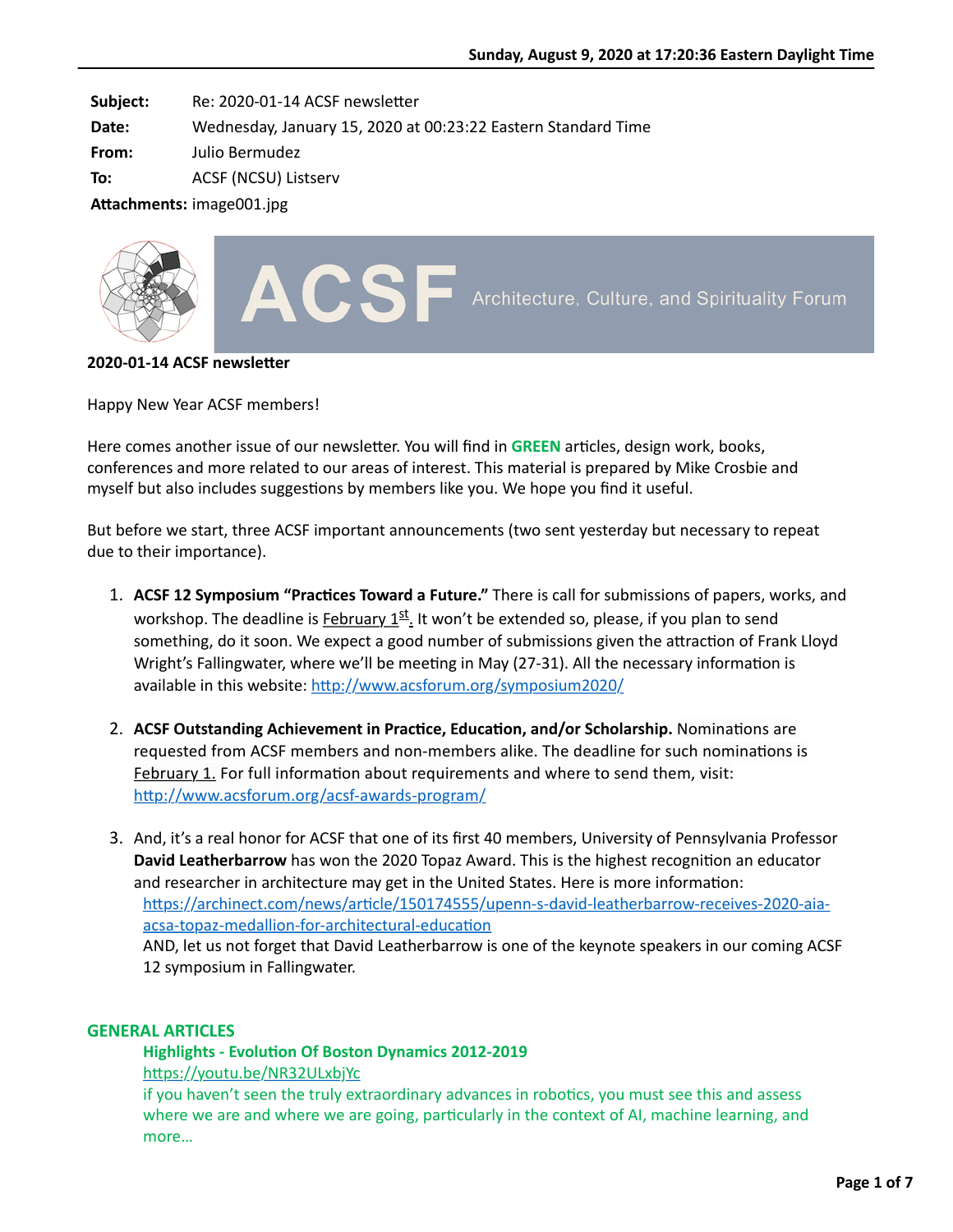# **How Free is Free Will?**

https://www.patheos.com/blogs/companionsonthejourney/2019/08/free-will-freedomincarnation-ego-soul/ A Catholic priest considers the extent to which our wills are truly free.

### **Listening to Sacred Stillness**

https://www.patheos.com/blogs/strategicmonk/2020/01/07/listening-to-sacred-stillness-stillnesson-a-january-morning/

January mornings are pregnant with the stillness that sacredness requires of us, if we are open to it.

### **Recent Discoveries Have Overhauled Our Picture of Where Humans Came From, And When**

https://www.sciencealert.com/these-recent-discoveries-change-the-picture-of-where-humanscame-from-and-when

In recent years, anthropologists around the world have discovered new human ancestors, figured out what happened to the Neanderthals, and pushed back the age of the earliest member of our species.

### **The Deliverance of Routine**

https://www.patheos.com/blogs/rdc/2020/01/routines-are-easy-routines-are-hard/ The author contemplates the challenges and benefits of routine in our spiritual practices.

## **'Off to a Rough Start'**

https://www.washingtonpost.com/world/europe/pope-francis-lists-the-world-crises-from-theobscure-to-the-existential-saying-2020-is-off-to-a-rough-start/2020/01/09/4703a208-32ce-11ea-971b-43bec3ff9860\_story.html

Pope Francis addresses the world's crises—things don't look good.

# **A Daily Dose of Prayer**

https://www.washingtonpost.com/religion/2019/12/31/searching-satisfaction-self-worth-adddaily-routine-prayer/ Might it be the key to satisfaction in life and self worth?

#### **China's New Civil Religion**

https://www.youtube.com/watch?v=kX0vY3KaDv0 A version of a "curated religion" by the Chinese state is on the upswing.

# **Spirituality Has Long Been Erased From Art History. Here's Why It's Having a Resurgence Today**

https://news.artnet.com/art-world/spirituality-and-art-resurgence-1737117 With an Agnes Pelton show on the horizon at the Whitney, we investigate the trend for spirituallyminded art.

#### **An ancient device too advanced to be real gives up its secrets at last**

https://bigthink.com/robby-berman/an-ancient-device-too-advanced-to-be-real-gives-up-itssecrets-at-last

Researchers present what they've learned now that they can read the tiny text inside the Antikythera mechanism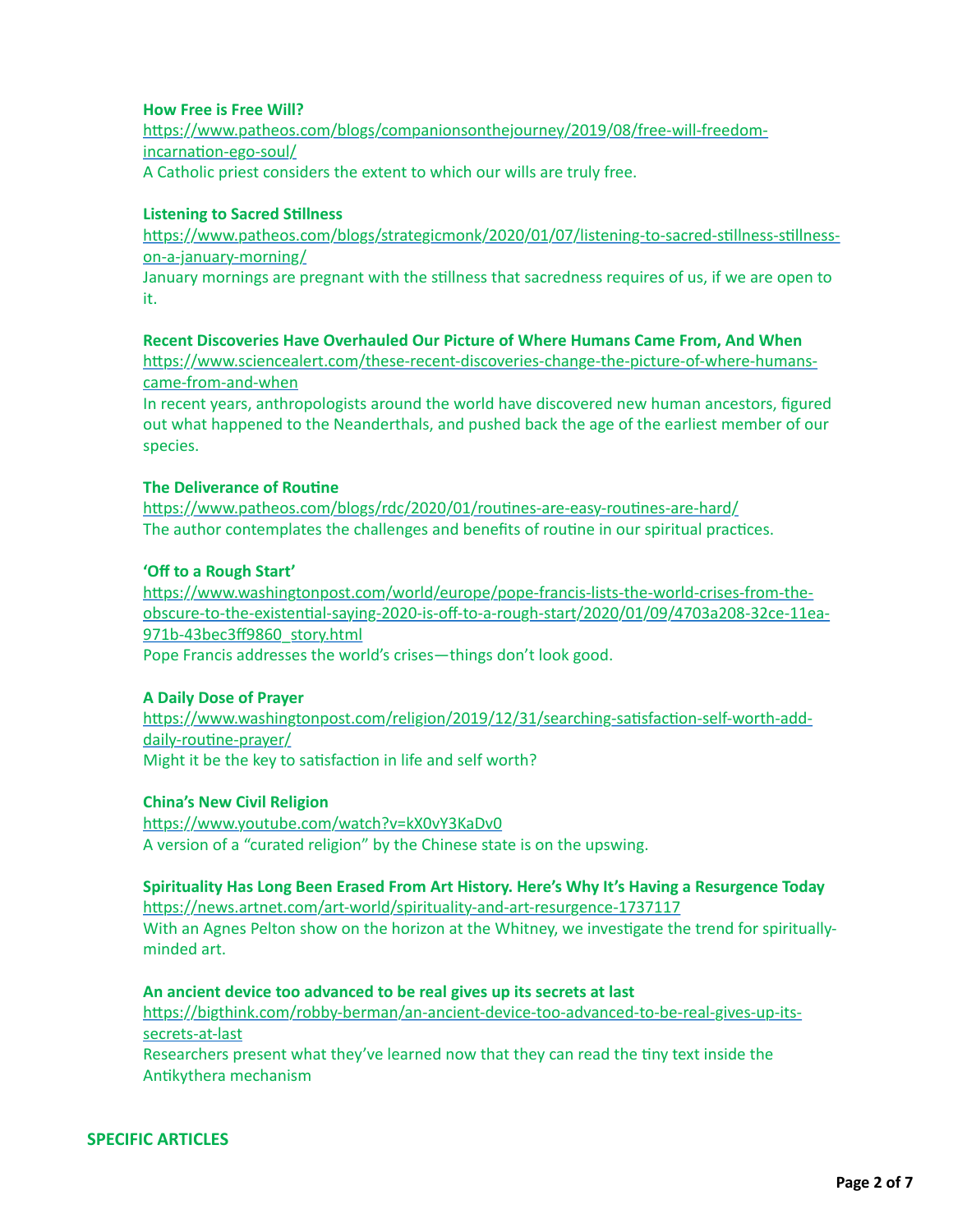# **The Facts about Architecture and Climate Change**

As we enter a new year, and indeed a new decade, the "Climate Emergency" continues to embody a renewed worldwide focus on tackling climate change. While there is no "one solution" to the multifaceted challenges brought about by this crisis, there is an onus on every citizen, in both a personal and professional capacity, to apply their skills and actions in addressing the profound pressures on the natural world.

https://www.archdaily.com/931240/the-facts-about-architecture-and-climate-change

### **How Will Future Generations Respond to Modern-Day Memorial Architecture?**

Graveyards full of names that have long been forgotten, plaques etched with portraits that you ignore on your morning jog, monuments with friezes that depict the triumphs of war—all these are examples of memorial architecture, which once held intense emotional meaning for certain individuals or groups of people, but have now gradually become tourist attractions or anachronistic sites within a changed landscape.

https://www.archdaily.com/898654/how-will-future-generations-respond-to-modern-daymemorial-architecture

### **When a Sanctuary Becomes a Home**

https://www.washingtonpost.com/religion/when-a-sanctuary-becomes-a-home-undocumentedwoman-marks-1-year-inside-church/2019/12/24/3d5e5152-2280-11ea-bed5- 880264cc91a9\_story.html A church has become a place of sanctuary—and a home—for an undocumented immigrant.

# **The War on Cannabis Churches**

https://www.nytimes.com/2019/11/23/style/weed-church-california.html 'Weed Churches' in California are Battling Reefer Madness.

# **The Mental Disorders that Gave us Modern Architecture**

https://commonedge.org/the-mental-disorders-that-gave-us-modern-architecture/ This is a controversial article that should be read, considered and responded to.

# **Philosopher and architecture writer Roger Scruton dies aged 75**

https://www.dezeen.com/2020/01/13/roger-scruton-architecture-critic-obituary/ Roger Scruton, the British conservative thinker, author and architecture critic who was co-chair of Building Better, Building Beautiful, has passed away at the age of 75.

### **DESIGN**

# **Award-Winning Religious Architecture and Design**

https://faithandform.com/feature/2019-awards-program/ Check out the winners of the Faith & Form/ID International Awards for Religious Architecture, Art, and Design, including student designs.

#### **Winners of Pulse Memorial Unveiled**

https://bustler.net/news/top/7535/winning-proposal-of-the-national-pulse-memorial-museum-in-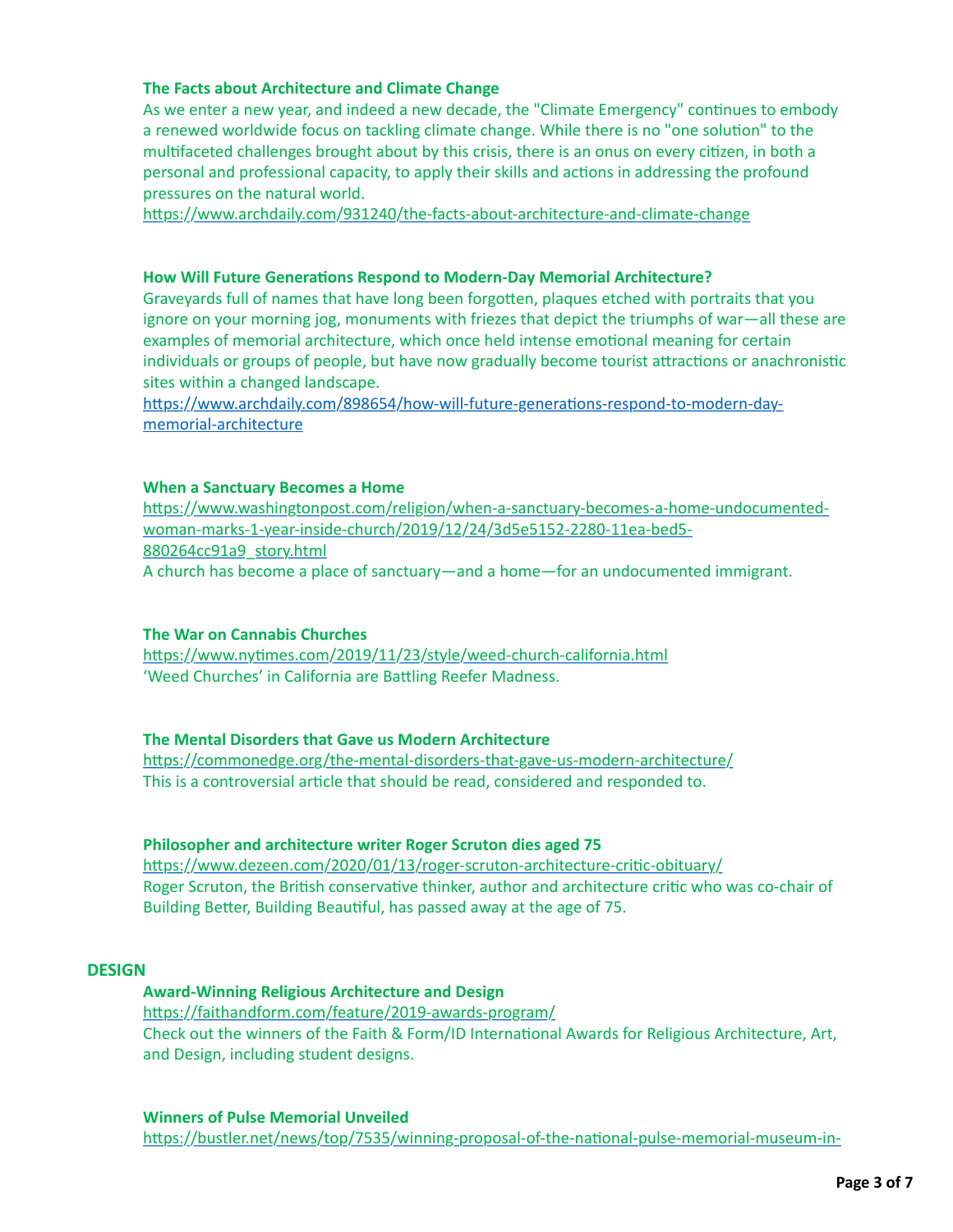#### [orlando-is-unveiled](https://bustler.net/news/top/7535/winning-proposal-of-the-national-pulse-memorial-museum-in-orlando-is-unveiled)

The winners of the national Pulse memorial in Orlando are revealed.

### **The Competition-Winning Architecture of 2019**

While 2019 saw the completion of great works of architecture, it has also been a busy year for unbuilt designs. Whether this consists of imaginary visions intended to broaden horizons and innovations, or practical projects intended for construction, ArchDaily has published a wealth of unbuilt projects throughout the year that have been recognized and celebrated by juries, peers, and institutions

https://www.archdaily.com/928503/the-competition-winning-architecture-of-2019

#### **Adjaye Associates Wins Religious Design Competition**

https://bustler.net/news/top/7529/our-weekly-wrap-up-of-new-design-competitions-worthchecking-out Design-competition winner for The Abrahamic Family House in Abu Dhabi.

### **Marlon Blackwell Wins 2020 AIA Gold Medal**

https://www.architectmagazine.com/awards/aia-honor-awards/marlon-blackwell-wins-2020-aiagold-medal\_o Designer of the St. Nicholas Eastern Orthodox Church (https://www.marlonblackwell.com/project/st-nicholas-eastern-orthodox-church/) honored with AIA top award

#### **Building Culture: New Architecture Reshaping Tradition in Peru**

Peru is home to a wide range of new cultural architecture. Strongly tied to the country's megadiverse geography, Peru's modern projects reinterpret past building techniques. Taking inspiration from the vernacular and varied landscapes, these contemporary buildings arise from long traditions rooted in ancient cultures and civilizations.

https://www.archdaily.com/931384/building-culture-new-architecture-reshaping-tradition-in-peru

#### "What I Really Like Is Speed": In conversation with Odile Decq

I met Odile Decq in Venice on the last day of last year's Venice Art Biennale where she was in relation to her two upcoming exhibitions – Phantom's Phantom at Giardini Central Pavilion and Diagonal Zero at Palazzo Bembo during the 17th Venice Architecture Biennale this year. We set down for the following interview at her hotel, overlooking Palladio's San Giorgio Maggiore across the Venetian Lagoon.

https://www.archdaily.com/931493/what-i-really-like-is-speed-in-conversation-with-odile-decq

#### **BOOKS**

**WORSHIP SOUND SPACES | Architecture, Acoustics and Anthropology**. Edited by Christine Guillebaud and Catherine Lavandier

Worship Sound Spaces unites specialists from architecture, acoustic engineering and the social sciences to encourage closer analysis of the sound environments within places of worship. Gathering a wide range of case studies set in Europe, Asia, North America, the Middle East and Africa, the book presents investigations into Muslim, Christian and Hindu spaces.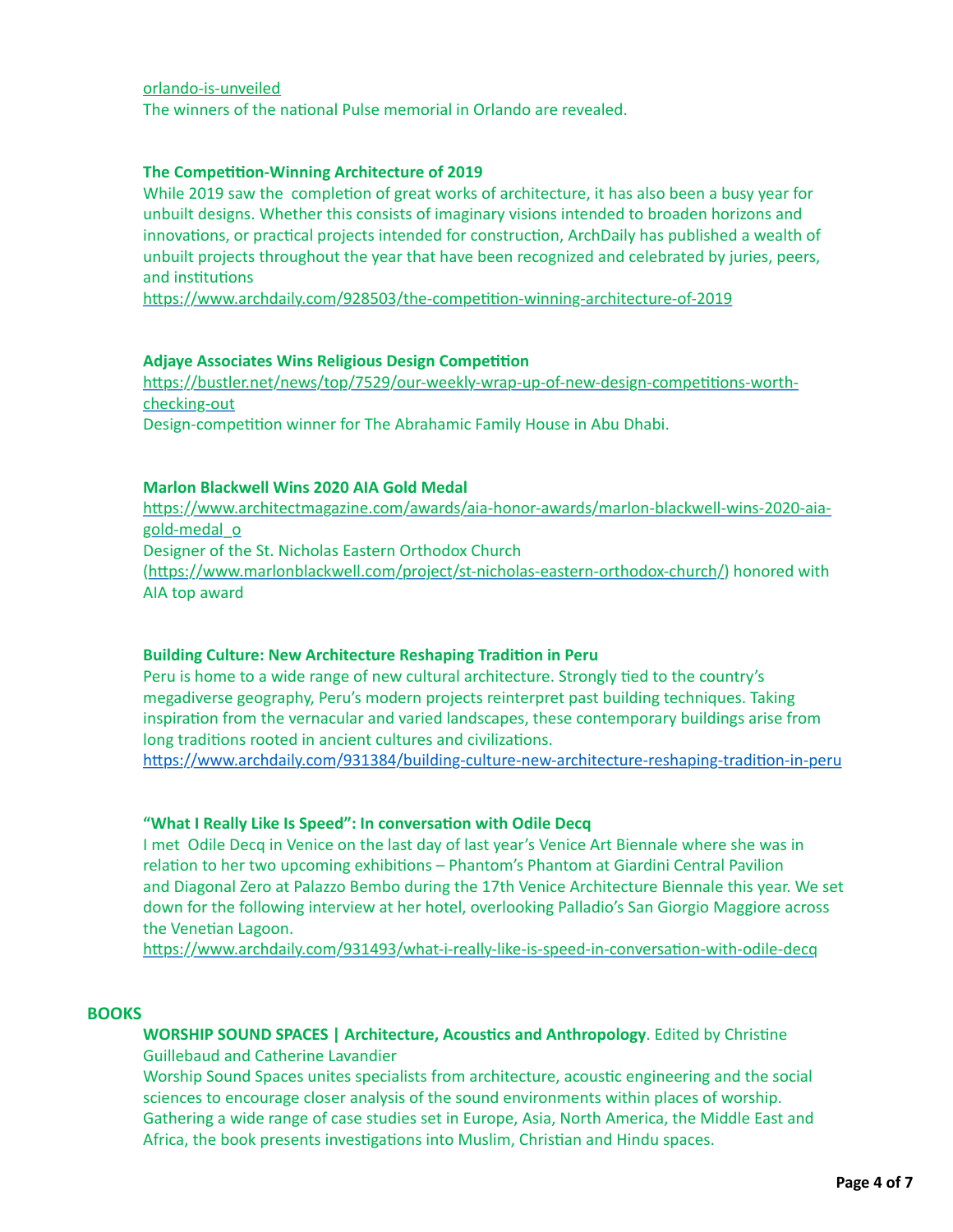# **CONFERENCES**

# **2020 Mind & Life Summer Research Institute: Cultivating Prosocial Development Across the** Lifespan: Contexts, Relationships, and Contemplative Practices! https://www.mindandlife.org/summer-research-institute/sri-2020/

The Mind & Life team is encouraging applications to this year's summer institute. It will be integrating academic, contemplative, and artistic knowledge and wisdom, addressing how the development of prosocial qualities can be promoted at different stages of life—from infancy and childhood to adolescence, and from early adulthood to old age––and in different cultural-historical situations, through the use of contemplative practices, educational and social programs, community-building and activism, and systems reform.

### "Interruptions" 5th Spiral Film and Philosophy Conference

8th to 9th May 2020. Toronto, ON, Canada **Website:** https://spiralfilmphilosophy.ca/ The Film and Philosophy Conference is the annual event for Spiral, a Toronto-based collective dedicated to exploring the intersections of film, media, and philosophy with a special interest in issues and themes of political resistance. **Organized by: Spiral Collective** 

**Deadline for abstracts/proposals:** 15th February 2020

**Anthropologic Architecture and Fabrication in the Cognitive Age (eCAADe2020) Conference**, 14th to 18th September 2020. Berlin, Germany **Website:** http://www.ecaade2020.tu-berlin.de/ During the conference we are aiming at reflecting architecture in its transformation – in light of the Anthropocene stipulating data-based strategies for lean automated processes for architecture production and design through big data. **Organized by:** TU-Berlin **Deadline for abstracts/proposals:** 15th January 2020

# **ANFA 2020: SENSING SPACES, PERCEIVING PLACE**

San Diego, California, September 17-19, 2020 Building on the tradition established at the ANFA 2012, 2014, 2016 and 2018 Conferences, ANFA 2020 will again provide a forum for architects, designers, environmental psychologists, cognitive scientists, biophysicists, and neuroscientists to focus on empirical research that enhances our understanding of human responses to the built environment.

For more info: http://www.anfarch.org/programs-events/conferences/anfa-2020-call-forpresenters/

# **The European Architectural History Conference 2020**

University of Edinburgh, UK June 10 2020 - June 13 2020 https://eahn2020.eca.ed.ac.uk/papers/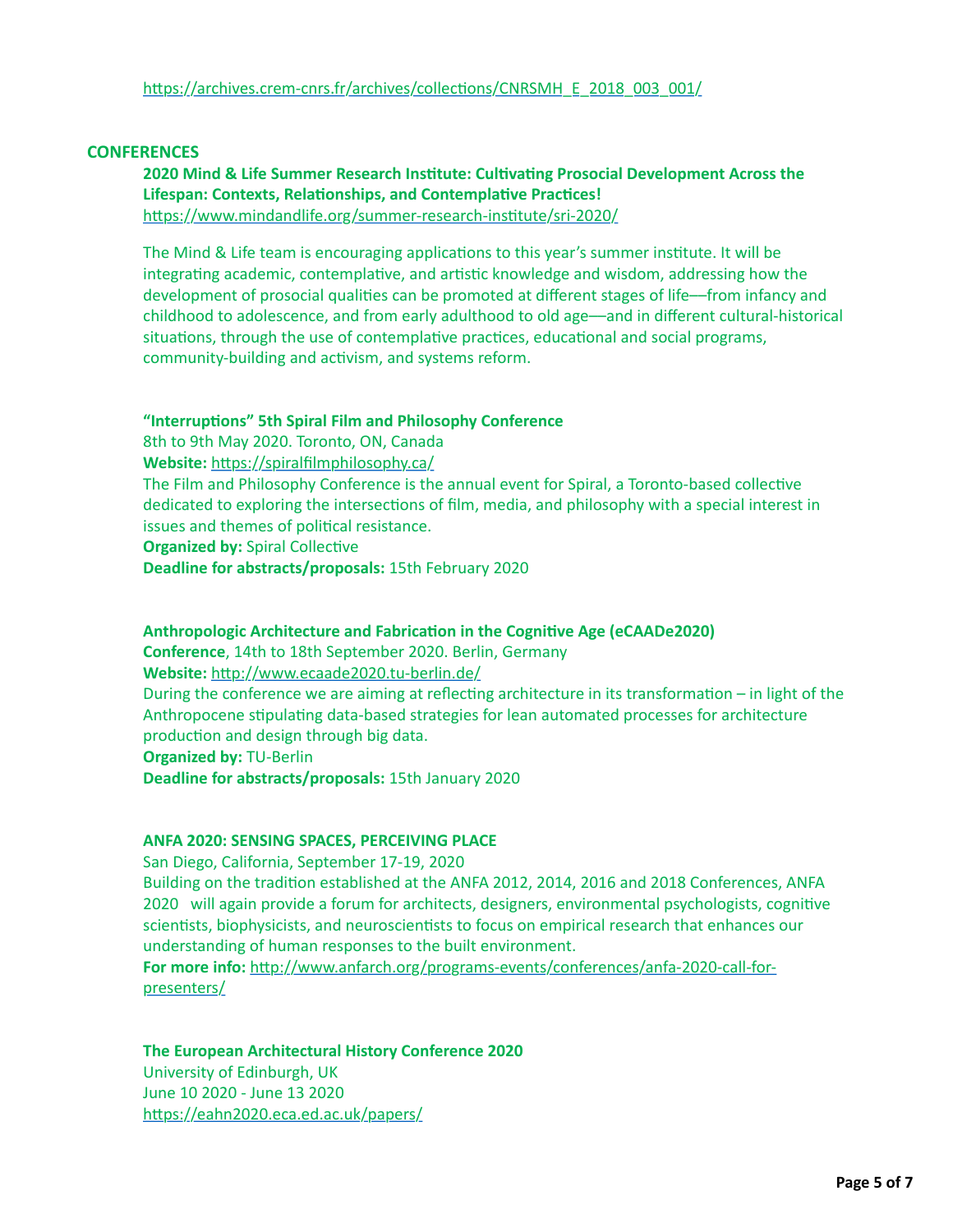The call for papers (sessions) and discussion positions (round tables) is now LIVE. The deadline is 20 September 2019, and proposals should be submitted to the Session Chairs, whose details may be found here: https://eahn2020.eca.ed.ac.uk/papers/

Architectures of Hiding: Crafting Concealment | Omission | Censorship | Erasure | Silence Carleton University, Ottawa, Canada September 25 - 26 2020 (DEADLINE: JAN 15, 2020) http://www.ahra-architecture.org/pdf\_resources/bc659d\_b7e3a75a9ce54589a931097133209c90-1.pdf

Architectural creation, its representation, interpretation, and associated activities more often than not are seen as processes of revelation. However, one can argue that architecture hides as much as it reveals. The Purloined Letter, a detective story written by Edgar Allen Poe, describes the chase to look for a stolen letter with confidential information. The story revolves around the search for a letter hidden by being left out in the open. Allen Poe highlights a complicated relationship between visibility, revelation, clarity and its complementary hiding, concealing, camouflaging.

# **CONNECTIONS: EXPLORING HERITAGE, ARCHITECTURE, CITIES, ART, MEDIA →**

Canterbury, UK. University of Kent June 29 2020 - June 30 2020 https://architecturemps.com/canterbury-conference/

# *Call for papers/submissions Call for papers/submissions*

As the tools we use today merge and blur across disciplines, this conferences asks educators and professionals to consider the following. How can we best manage, direct and utilize the unique potentialities of this interdisciplinary and technological moment? Are we rethinking objects of art and design from the past and future? Are we reconsidering modes of communication, styles of teaching and ways of living? Are we seeing new links between designed objects, visualized spaces and cultural meanings? Are we understanding creative, documentary and media practices in new ways? Are we developing our own knowledge through the technologies, tools or thinking of other disciplines?

*Key Dates: Key Dates:* 10 Feb 2020: Abstract Submissions (Round One) |20 Feb 2020: Abstract Feedback

#### **Territories: Architecture, Urbanism and People in Times of Change**

Conference. 15th to 17th April 2021. Rio de Janeiro, Brazil Website: https://architecturemps.com/rio/ Abstracts due: 15 Nov 2020 (Round One) | 20 March 2021 (Round Two) PUBLISHERS: Routledge Taylor & Francis | UCL Press | Cambridge Scholars THEMES: Urban Planning | Architecture | Sustainability | Housing | Public Health | Sociology | Governance

**Organized by**: Universidad Federal do Rio de Janeiro; the Conselho de Arquitetura e Urbanismo do Rio de Janeiro; AMPS

**Deadline for abstracts/proposals**: 15th November 2020

# **Urban Assemblage: The City as Architecture, Media, AI and Big Data**

**Conference**. 28th to 30th June 2021. London, London / Hatfield, United Kingdom Website: https://architecturemps.com/london-hatfield/ PUBLISHERS: Intellect Books, Routledge, UCL Press / THEMES: Architecture & Urbanism, AI, Data & Technology, Media & Communications, Art, Design & Film, Sociology & Politics / FORMATS: Films,